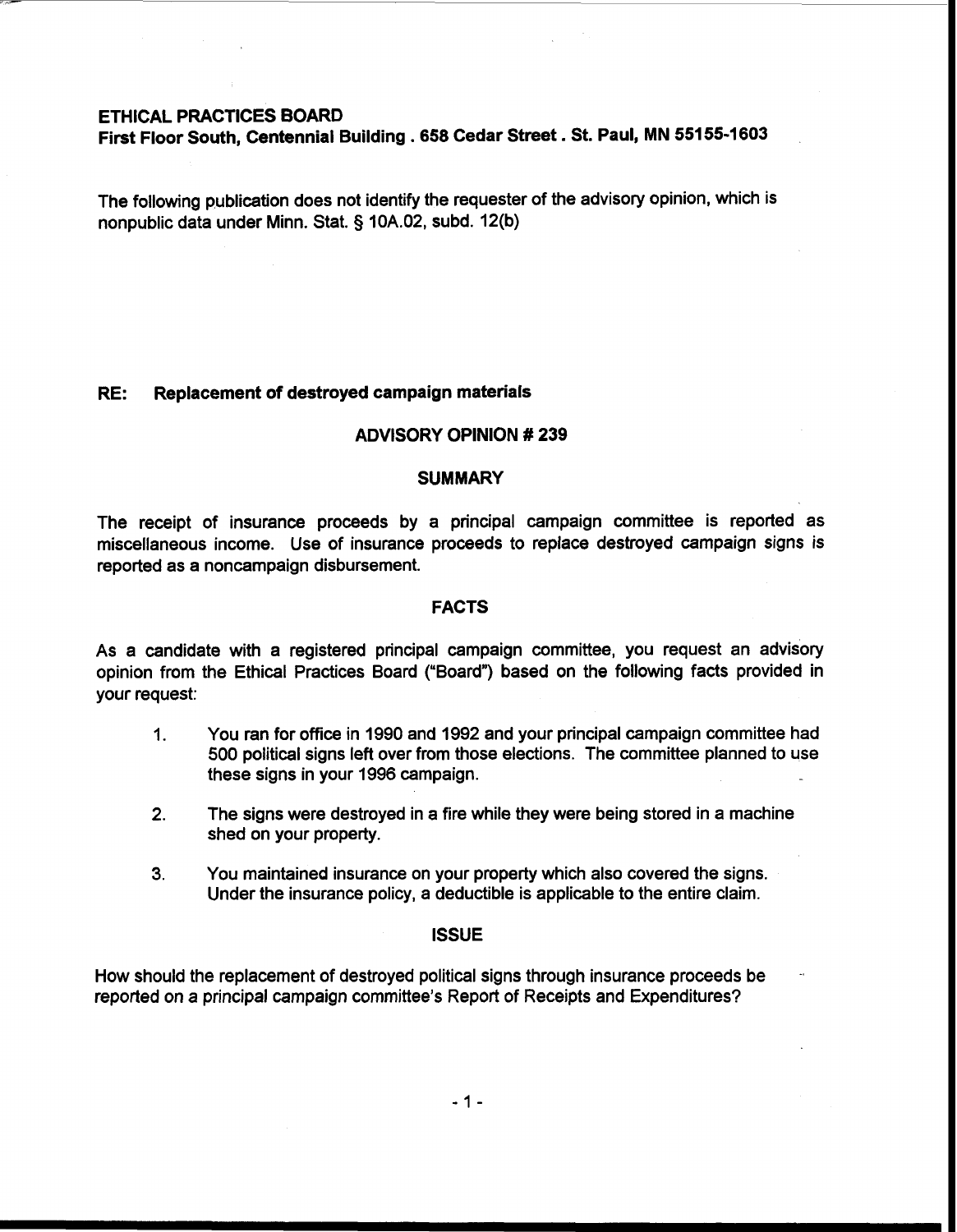# **OPINION**

Insurance proceeds received by your principal campaign committee for the replacement of the destroyed signs must be reported as miscellaneous income. The purchase of replacement signs up to the amount of the insurance proceeds is reported as a noncampaign disbursement. Any cost to replace the signs in excess of the insurance proceeds is a campaign expenditure.

If the destroyed signs are not replaced, or if replacement is not made within a reasonable time after receipt of the insurance proceeds, expenditure of the proceeds must be reported as campaign expenditures or noncampaign disbursements based on how they are spent.

Payment of insurance premiums, a campaign expenditure, creates a contract under which the insurer may become obligated to replace destroyed property. In practice, the replacement may be accomplished by issuance of a check to the insured who then purchases the replacement. This two step process does not shift attribution of the purchase from the insurance camer to the insured. Treating replacement of the destroyed signs (up to the amount of the insurance proceeds) as a noncampaign disbursement avoids this shift.

Since your policy includes a deductible applicable to the loss, the deductible should be pro rated over the entire loss so that the committee's recovery is decreased proportionally to your recovery for other damages.

You should also. note that the value of insurance coverage you maintained for the benefit of your principal campaign committee is a donation in kind to the committee. If the value of the donation in kind exceeds \$20 for the calendar year, it must be reported by your committee along with the concurrent in kind campaign expenditure. You must determine the proper allocation of insurance cost to your committee by pro rating the cost of casualty coverage between your covered property and that of your committee.

Your committee must retain records of this transaction to document it fully. The committee should retain at least:

a copy of the policy which provided the coverage;

a copy of any claim forms submitted for the loss, showing the committee's assets;

a copy of the check from the insurance company settling the claim;

a copy of any check from you to your principal campaign committee transferring insurance proceeds to it;

records showing how the deductible was allocated;

copies of any other documents relevant to the claim or its settlement.

 $-2-$